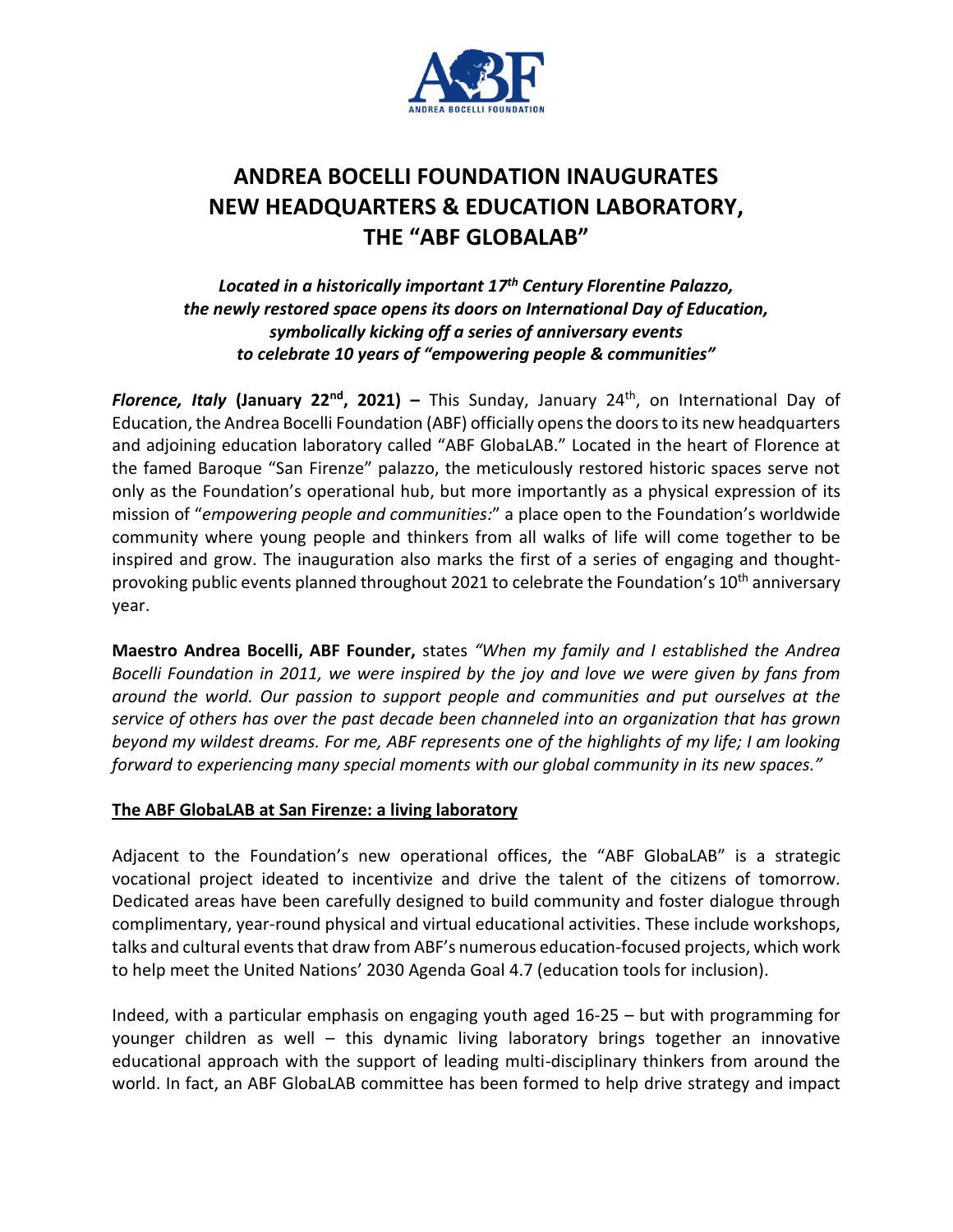

measurement as well as engage directly with ABF programming participants. The inaugural members include:

- **Stefania Giannini**, UNESCO Assistant Director General for Education
- **Mike Ferry**, Entrepreneur & Motivational Speaker
- **Dario Nardella**, Mayor of Florence
- **Beatrice Venezi**, Orchestra Conductor
- **Giovanni Caccamo**, singer-songwriter
- **Max Frieder**, award-winning artist and educator
- … And more to be announced.

**Stefano Aversa, ABF Chairman**, comments, *"The new ABF GlobaLAB will be a place for youth to engage and grow. A place where they can learn to express their fullest potential. For the Foundation, the space acts a driver to bring together public and private institutions, both Italian and non, in the service of art, music and culture: all critical elements for the development of a more just and responsible society."*

## **International Day of Education & ABF 10 Year Anniversary Events**

This Sunday, January 24<sup>th</sup>, International Day of Education, will mark not only the ABF GlobaLAB's grand opening, but also the first of a series of ABF's 10 Year Anniversary Events currently being developed.

The inaugural and inspirational event will be streamed on ABF's social media channels (Facebook & YouTube) beginning at 3:00PM CET, kicked off with a special message from Maestro Bocelli and UNESCO's Assistant Director General for Education, Stefania Giannini as well as engaging content that serves as a preview of the initiatives that will be implemented over the coming years.

## **The restoration project**

Thanks to the generous support of the Florence City Council, ABF has been offered the second floor at San Firenze on loan for complimentary use for 29 years. The Foundation, in turn, committed to carrying out a complex restoration project to transform the 500 square meters of space back to their previous beauty and splendor which took over 90 days and almost 1,000 hours of work.

Dario Nardella, Mayor of Florence, commmented: "*From music, to solidarity and education arrives a new signal of hope and rebirth for our city: in the heart of Florence we add a new and important building which used to host the ex-courthouse and which we did not want to leave empty and abandoned. Here, the Maestro Andrea Bocelli has brought his Foundation to unveil a*